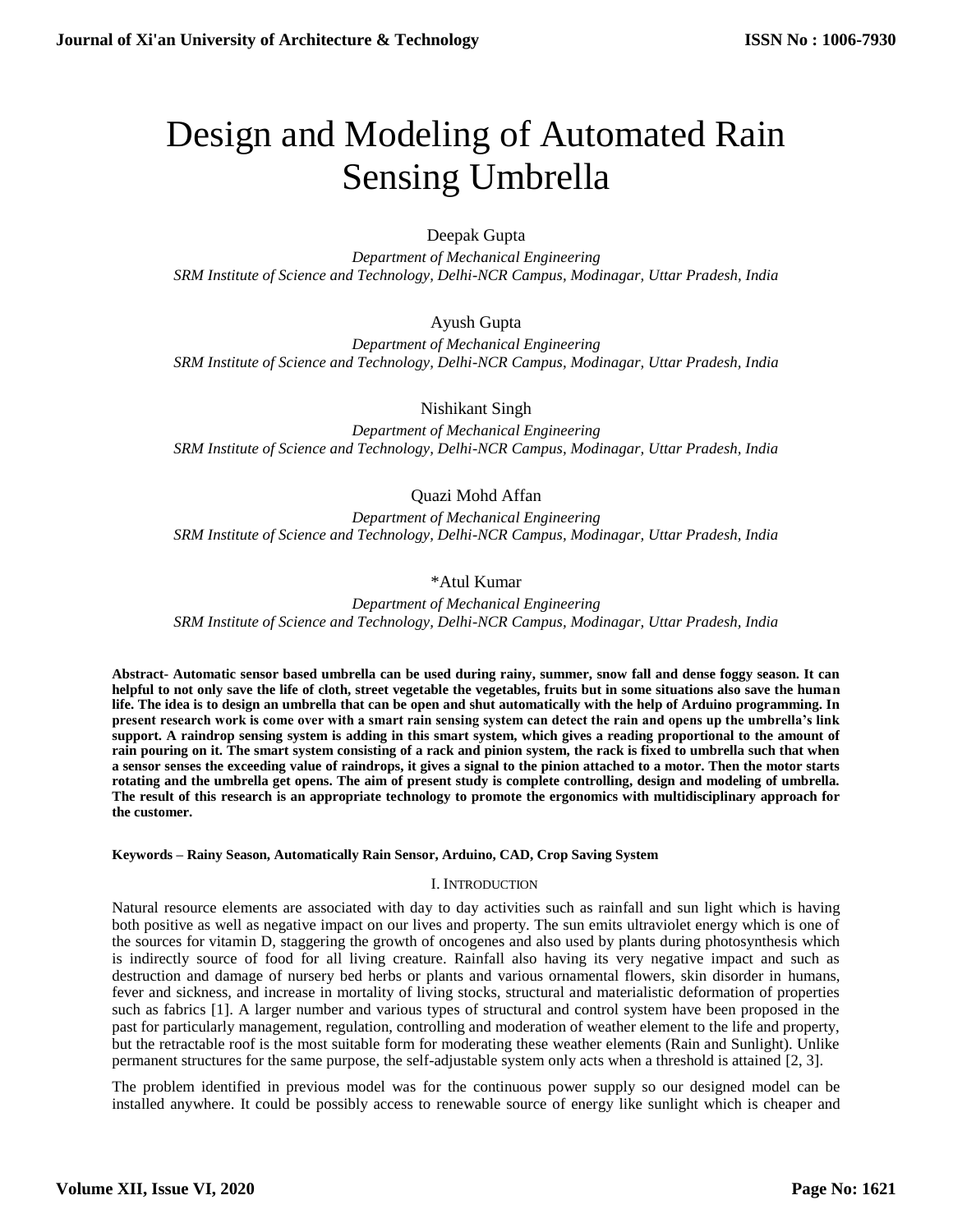cleaner source of energy. The problem associated with the proper design of the umbrella which can be possibly be made portable and easy to use is also there and other components with that which are to be protected from the extreme weather conditions. The design proposed for many systems uses retractable roof of wooden which can possibly be damaged by rain so proper material selection has to be done for longer life [4, 5].

Sunlight and rainfall Activated Retractable Illustrates through his paper that natural climatic elements like sunlight and rainfall has a very huge importance in our day to day life. These two weather elements have both positive and negative impacts in our life. These two weather elements have some positive consequences so they cannot be ignored completely [6, 7]. To avoid the complete isolation of sunlight and rainfall a system is developed which will economical and give space reuse whenever the threshold value exceed then roof automatically gets open up. An Algorithm is developed by the author to facilitate the automatic working of the roof whenever the intensity of these two weather elements exceeds the preset value. In this system author has used an LDR sensor to detect to intensity of sunlight and ultrasonic and rain sensor for detection of rainfall intensity and pressure which will be helping in smart decision making.

This system has a programmable device arduino which will help in controlling of stepper motor for opening and closing of roof and two switches aiding for better control in all direction. 'Smart Automation System Using Arduino and Rain Drop Sensor' illustrated in his paper that during rainy season the crops gets affected due to unexpected rainfall or even with hailstorm sometime in order to eliminate such things he developed a system to protect it from heavy rainfall [8]. The basic idea behind this research is to protect or to save the crops along with the rain water harvesting system. The rain sensing device along with the soil moisture sensing device is used in this system which will help in opening and closing of the automated roof.

Automatic Rain Water and Crop Saving System discuses in his paper that agriculture is one of the most important sector as it employs more than 45% of working population. Agriculture sector contributes a larger section in our country's GDP so its really important to look what are the factors affecting it in some way. Due to heavy rainfall farmers across globe face a lot of problem which affect the total income and productivity of the farmer and field respectively as unexpected rainfall washes off the grains and cereals. So if they have to protect the crop a system can be developed which will ultimately look after the fields or the harvested crop and protect them from extreme condition of weather and also helps in rain water harvesting [9].

The problem stated above which is faced by people in day to day life by the extreme condition of weather leads to immense amount of problem in our lives. These problem are not only associated with money value but it also with emotional wellbeing of the person as loss of essential can lead to emotional breakdown of person. Various technological cannot be made to eliminate these problems completely but at certain extent to minimize the total cost. The equipment which is to be developed should be economical and easy to use. So that implementation of it can be done on larger areas. The Purpose this research is chosen to improve the design of the preexisting umbrellas. Often times when rainfalls a person must constantly adjust the head of the umbrella to block the rain as it falls at different angles due to the wind. Our idea intends design a smart umbrella to be an extension to current umbrellas that will automatically adjust the head of the umbrella to block the maximum amount of rain according to the wind direction and speed. The designed system which is proposed should be light in weight, cost effective, and easy to attach to existing products in the market still existing adhesion problems. The modeled describes about all the important components which in turn will be used for making of system.

#### II. BLOCK DIAGRAM FOR PROPOSED MODEL

The basic idea in order to develop the smart umbrella which is intelligent as well as automated, it has to be made by the involvement of many microprocessors and sensors along with proper mechanical structure A rechargeable battery was used as the power supply which can be plugged into a powered charging point. The sensor was interfaced to the Arduino Uno as indicated in the chart and described in the following section. The working of the model is dependent on the intensity of rain. The water sensor on the sensing the intensity in real as rain intensity increased and becomes more than the previous value then produce the signal to motor controller to start motor which ultimately opens up the umbrella.

Present work is propose an automated rain sensing umbrella which opens up automatically when the rain starts and gets closed when the rain stops. The designed model will not be required any human intervention for controlling of overall system. Whenever the rain falls, the rain sensor detects the intensity of the rainfall and sends the information to Arduino. The information collected by the rain sensor is processed by the Arduino and send the processed information to the servo motor to take the desired action. The rain sensor consists of digital analog output pins from where the intensity of the rain is calculated. The information which is sent to the microcontroller is responsible for controlling which leads to folding and unfolding of the umbrella and based on the intensity of the rainfall. The LCD will show the intensity of the rainfall.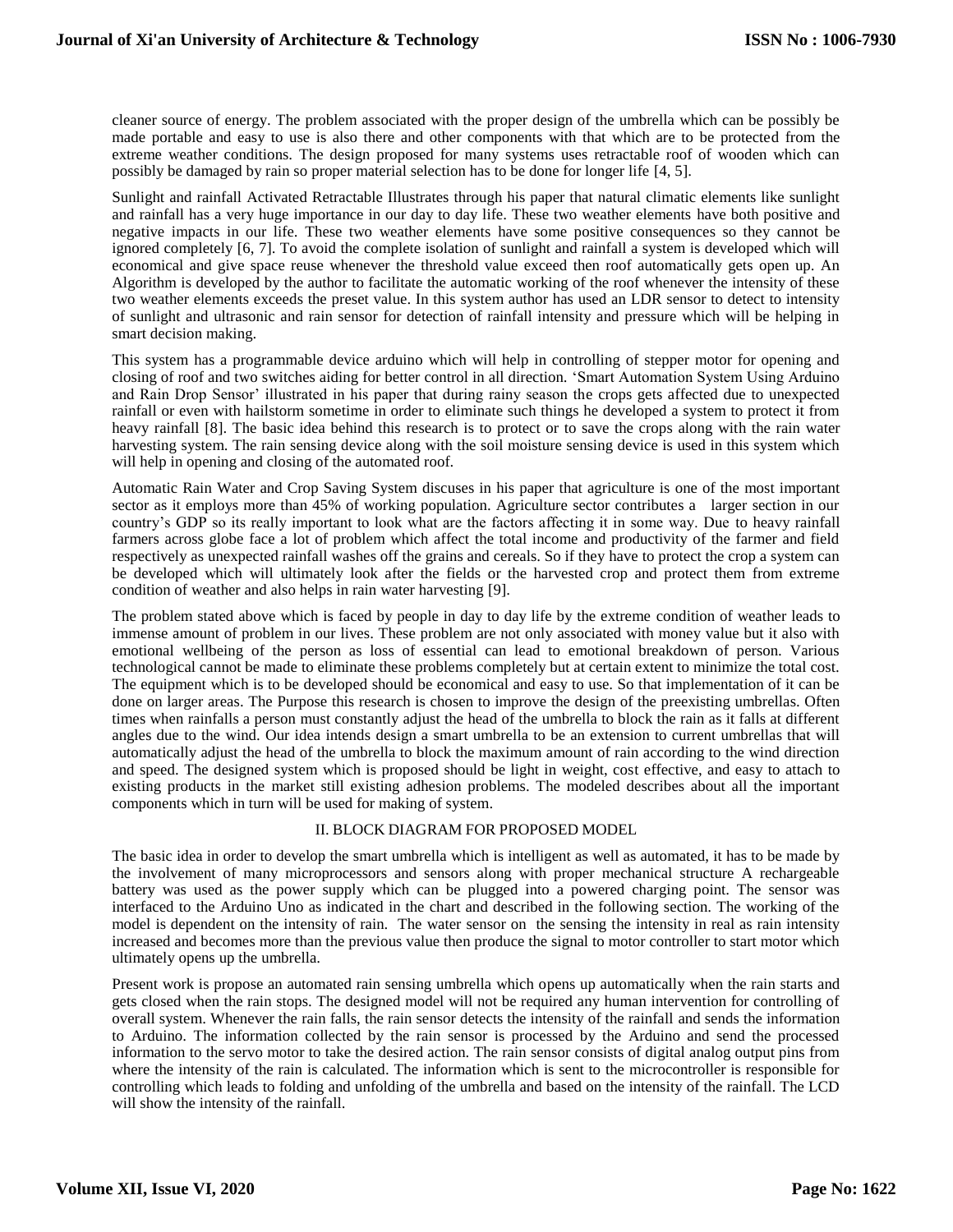The Arduino coding is used to set the threshold values and the amount of the power required to open umbrella. Formulating the basic idea of model can help to further with the design the model and the components which will be ultimately required for the fabrication of the system at very minimal cost with better efficiency.



Figure 1: Proposed block diagram for rain sensing umbrella modeling

#### III. COMPONENTS TO BE REQUIRED DESIGNING AND 3D MODELING

*Designing Parameters***:** Following calculated values have been used for design the related components of umbrella.

| S. No | Part                     | <b>Ouantity</b> | <b>Dimension</b>                               |
|-------|--------------------------|-----------------|------------------------------------------------|
|       | Base plate               |                 | (100mm-breadth, 120mm-length) Thickness -10 mm |
| ∍     | Middle rod               |                 | Length $(460$ mm $)$                           |
| 3     | links.                   | $12$ (Each)     | Length $(300mm)$                               |
| 4     | Top support plate        |                 | Slot Diameter (60mm)Thickness (20mm)           |
| 5.    | Fasteners (nut and bolt) | 18 (Each)       | Nut & Bolt Diameter (5 mm) Bolt length (20mm)  |
| 6     | Rack                     |                 | Length $(100mm)$ , teeth $(30)$                |
|       | pinion                   |                 | Diameter(50mm), teeth (42)                     |
| 8     | Umbrella (length)        |                 | 500 <sub>mm</sub>                              |
| Q     | Area covered by Umbrella |                 | $0.384$ m <sup>2</sup> approx.                 |

SOLIDWORKS is leading CAD modeling software which has more user-friendly modeling options which is most suitable for 3D modeling. It helps to experiment with very features or dimensions of the product, and ultimately helps in producing better 3D models and detailed pictorial representation of mechanical components drawings. Present work is completed using SOLIDWORKS 2018 for designing our basic proposed model in order to get elementary idea before the fabrication of the proposed prototype. All the Parts which will be used for making the final Product is designed and then assembled to show the actual dimension of product. The model proposed is designed and represent the very fundamental idea about the overall structure of the system which will constitute different parts and reflect the total idea about the things required while fabricating it. The isometric view of components and description about them is discussed below:

*Base Plate:* This was the first part designed to provide a base support as it will be carrying and upholding the overall weight of the structure. So, it is really important to give proper dimension and choose the proper material to it for long life. The hole is made in the base plate which will be welded with the middle rod. The given component is shown in Fig. 2 (a).

*Middle Rod*: Middle Rod portion supports whole of the body as per the design as it will help in opening and closing of the umbrella by the action of rack & pinion as they do the sliding action whenever it is directed to do so. Middle rod supports links which are intermediate for that action of umbrella. Middle rod will be the hollow pipe of metal which will be joined with various other components. The isometric view of designed part is shown in Fig. 2 (b).

*Support Clamp:* Support clamp will be helping in holding stepper motor along with the Rack & Pinion. These clamps should be properly fixed with middle rod portion so that there is no problem due to the working of motor which might lead to vibrations. Support clamp is part of assembled model which has a very significant role. Support clamp will be chosen depending upon the life and properly clamped. The isometric view is shown in below Fig. 2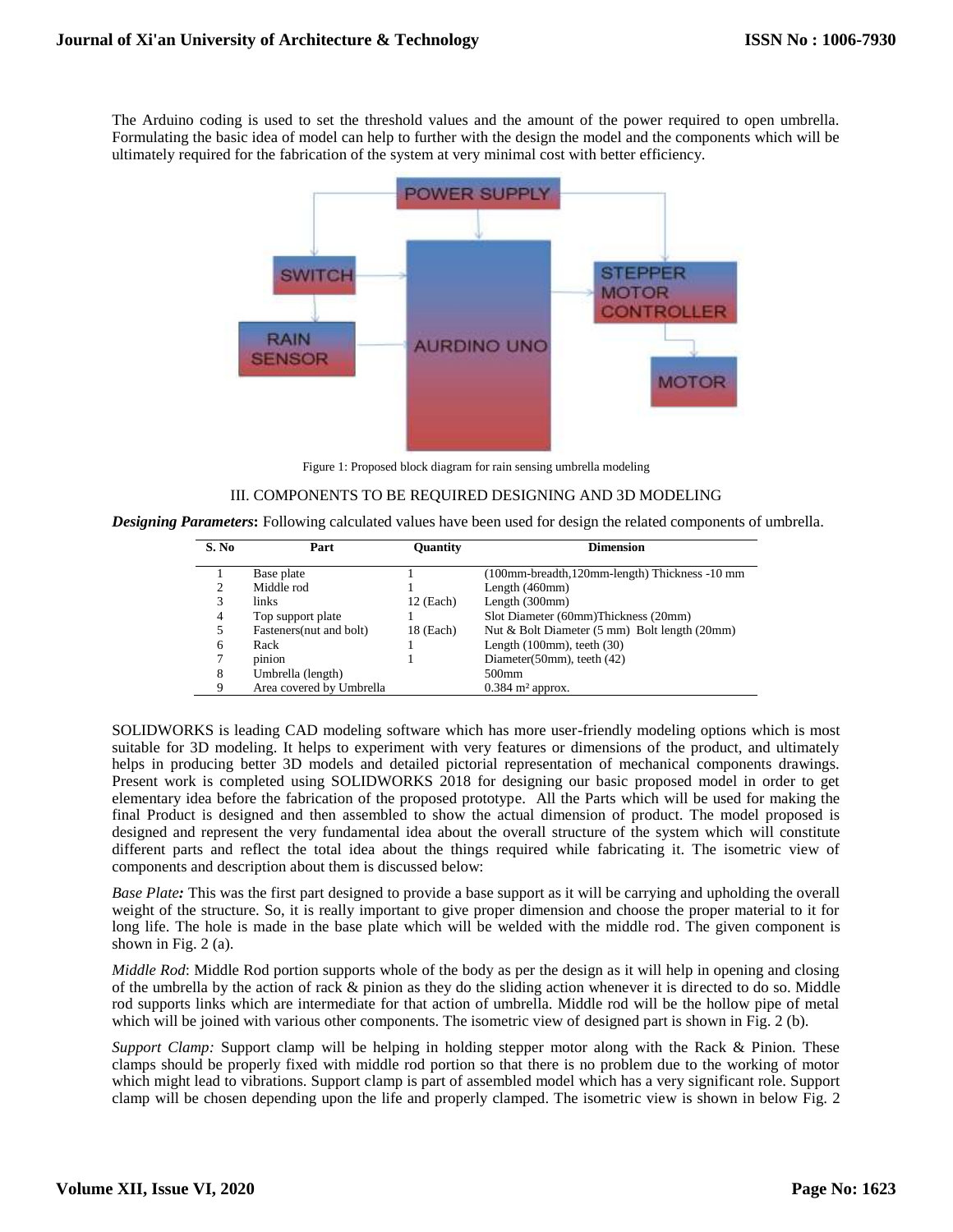#### (c).

*Top Support Plate: The* top most portion of the proposed model consists of this plate which will be holding the covering material and will be attached with the other links for the expansion of cover. The cover should be of proper attachment and this will help in holding it together with the middle rod. The isometric view of the component is shown in Fig. 2 (d).

*Rack and Pinion* : A rack and pinion are a special type of linear actuator which are comprised of a circular teethed gear and a linear slab of teethed gear which in turns helps to change the rotational movement into linear motion. These are used in our model for working of umbrella automatically by using the motion produced by motor. The rack and Pinion selected should be cheaper and economical as well must have long life. The isometric views of Pinion and Rack are shown in Fig. 2(e) and Fig. 2(f) respectively.

*Link Support:* There are two different links are used as per the proposed model one of the link will be connected to the middle support which will be sliding by the push developed by sliding action. The other link support the covering material which will expand after the umbrella opens up. Both of the links are to be made of a good material so that there must be long life to proposed model. These are probably being made up of mild steel. The isometric view is shown in Fig. 2 (g).

*Middle Support for Link*: As per the model assembly the middle support is connected with Rack & Pinion which will be pushing it to upwards whenever there is motion from the motor which ultimately lifts up the links attached to it. Middle support is the main part which will help in umbrellas closing and opening action. Middle portion will be clamped with links for opening and closing. The isometric view is shown in Fig. 2(h).

*Hexagonal Nut and Slotted Chesses Head Bolt:* Nuts are the mechanical components generally they are termed as fasteners having thread inside a hole. A bolt has external threads which are normally used along with the nuts. Bolts are very similar component to screws. As in the proposed model different points are to be linked together that's why the bolt and nut are chosen of a particular type. The isometric views are shown in Fig. 2(i) and Fig. 2(j) for the same.

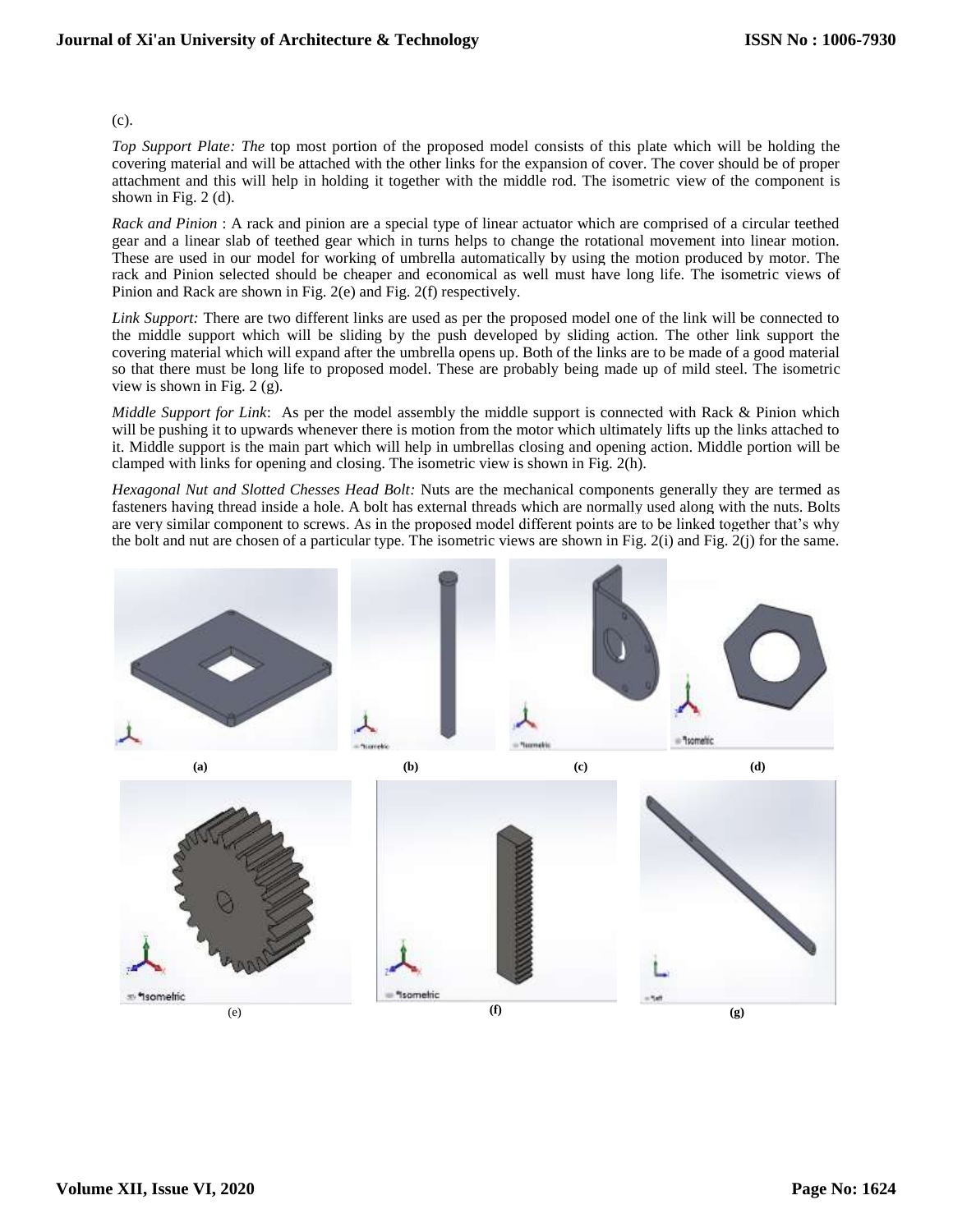

Figure 2: 3D models isometrics views of (a). Base plate, (b). Middle rod, (c). Top support clamp, (d). Support plate, (e). Pinion, (f).Rack, (g). Link support, (h). Middle support, (i). Hexagonal nut, (j). Slotted chesses head bolt

### V. REQUIRED COMPONENTS FOR PROTOTYPE MODEL

There are various components which are required for the making the mechanical structure of umbrella automated, the opening and closing of umbrella is dependent on the environmental weather conditions which will be assessed by the sensors and for direction to open up umbrella an Arduino is to be used and for imparting motion DC motor will be employed whose rotational motion will be changed into translational by rack and pinion and for automatic working one power source will be also used.

*DC Motor: DC motor is the electrical equipment which is converting the electrical power into mechanical output.* The Photographic view is showing in Figure 3(a). All these devices are based on electromagnetic principles for the production of forces which in turn produce rotational motion. DC motor is used along with Rack and pinion combination to translate its rotational movement into translational motion. DC motor will only be activated whenever the rain sensor detects the water from the precipitation. DC motors are used in various kinds of appliances depending upon the need of size and power capacity required like from a toy to big machines. DC motor which is been used in our system imparts 100 rpm and requires 12 voltage for proper functioning.

*Rain Sensor:* A rain sensing element senses water as it falls on it due to the precipitation. Rain sensor used in model will ultimately be acting as intelligent part of model which will collect the real time data from the surrounding to direct the controller for unfolding or folding of the umbrella. The rain sensor as shown in Figure 3(b), is used in present work is of analogue type which has detection area of 40mm\*16mm and operating voltage and current are 3- 5 volts and lesser than 20mA. It contacts humidity 10-20% levels. If the model size is varied then accordingly rain sensor of the bigger size and larger capacity will be employed in the system.

*Arduino Uno* : Arduino Uno is the principal electronic constituent which can be programmed for various process it adds up special intelligence to system and been widely used outside the world for various purposes. Arduino Uno (Atmega328) as shown in Figure 3(d), used in present act as a controller it will be programmed according to the rain sensing element having a particular threshold value. The programming of Arduino is done in Arduino IDE software. Arduino has reset button also to change the preset program. Arduino requires a continuous power supply for working of it which can be provided by battery or by a USB cable.

*12V 1.2Ah Sealed Lead Acid Battery*: Its plays a very vital and crucial role in the working of the model as there must be a continuous supply of power to the system. In present work the 12 v batteries is used to supply power to both DC motor as well as the Arduino Uno circuit which will in turn be producing signals whenever there is bad climate around. To the umbrella, this battery as shown in Figure  $3(c)$ , can possibly be attached with the renewable source of energy like solar power for the longer term of use with cheaper cost. As this is the prototype the requirement of power or energy can change as per the designed size of model.

*PCB Board:* PCB has various different lines and pads which are connected together internally whenever two or more components are required to be in use in circuit. PCB helps in routing power and signals between different distinct or similar electronic units. For implementation of automatic system in our working model which is proposed is as showing in Figure 3(d). PCB will constitute of various components like diode, transistors, LCD display panel, Arduino Uno arranged in a particular fashion so that they can direct motor when to open up and to remain closed. These elements act as a control unit to the system detecting the extreme rainfall or the hailstorm.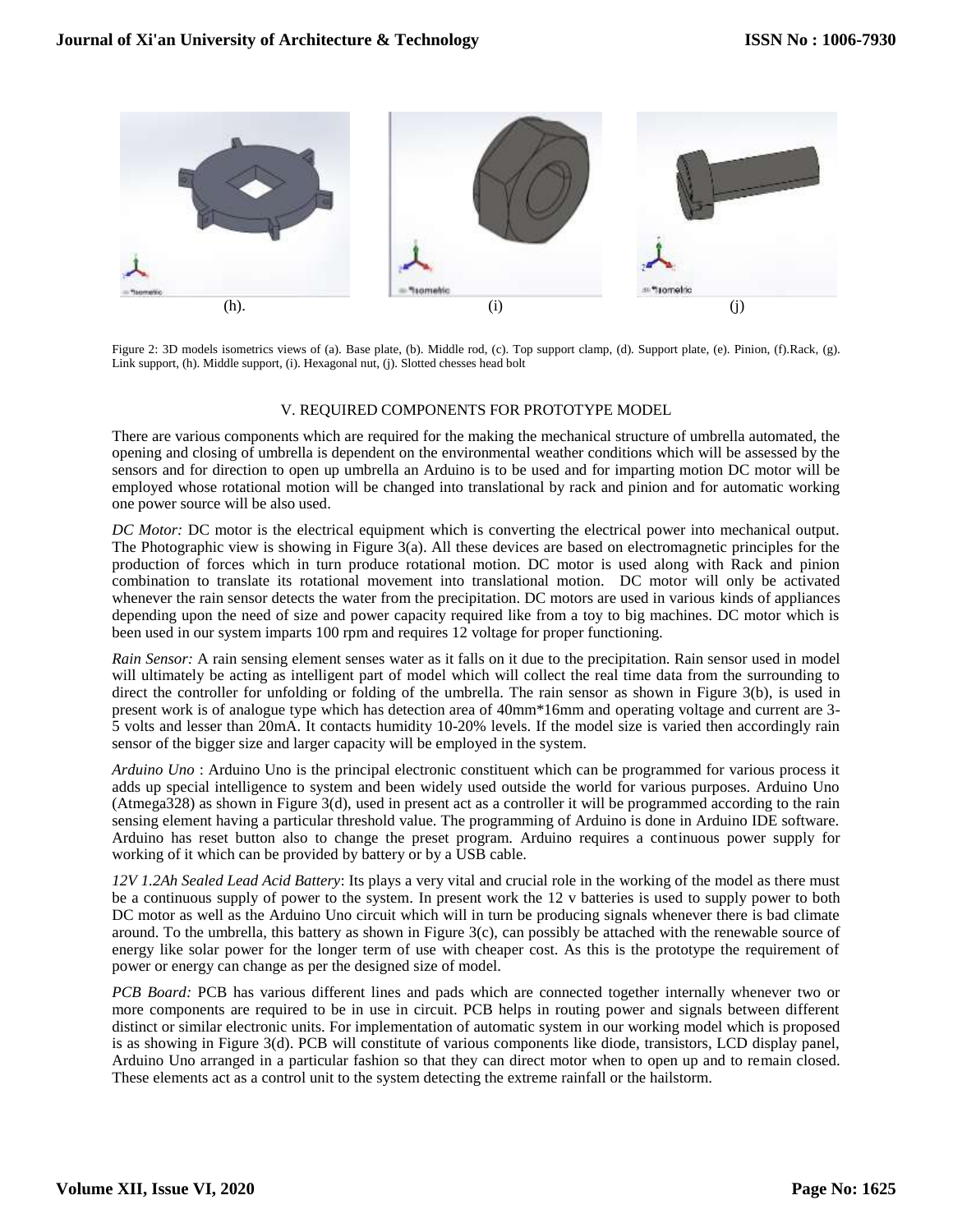

**Figure 3:** Photographic views of (a). DC Motor, (b). Rain sensor, (c). Sealed Lead Acid Battery, (d). Arduino –Uno, (e). PCB Board

#### VI. ASEMBLING OF RAIN SENSING UMBRELLA

The model proposed is designed and represent the very fundamental idea about the overall structure of the system which will constitute different parts and reflect the total idea about the things required while fabricating it. The modeled design is shown is as assembled view Figure 4 which includes various parts. All the components which are designed and in the quantity they have been used is mentioned in below table which give us basic idea of required quantity of each constitute to proceed with development of model. The complete model is showing in Figure 5. Each part has its own importance which ultimately adds significance to the model.



Figure 4: Isometric representation of 3D assembled model where all the parts are assembled without cover